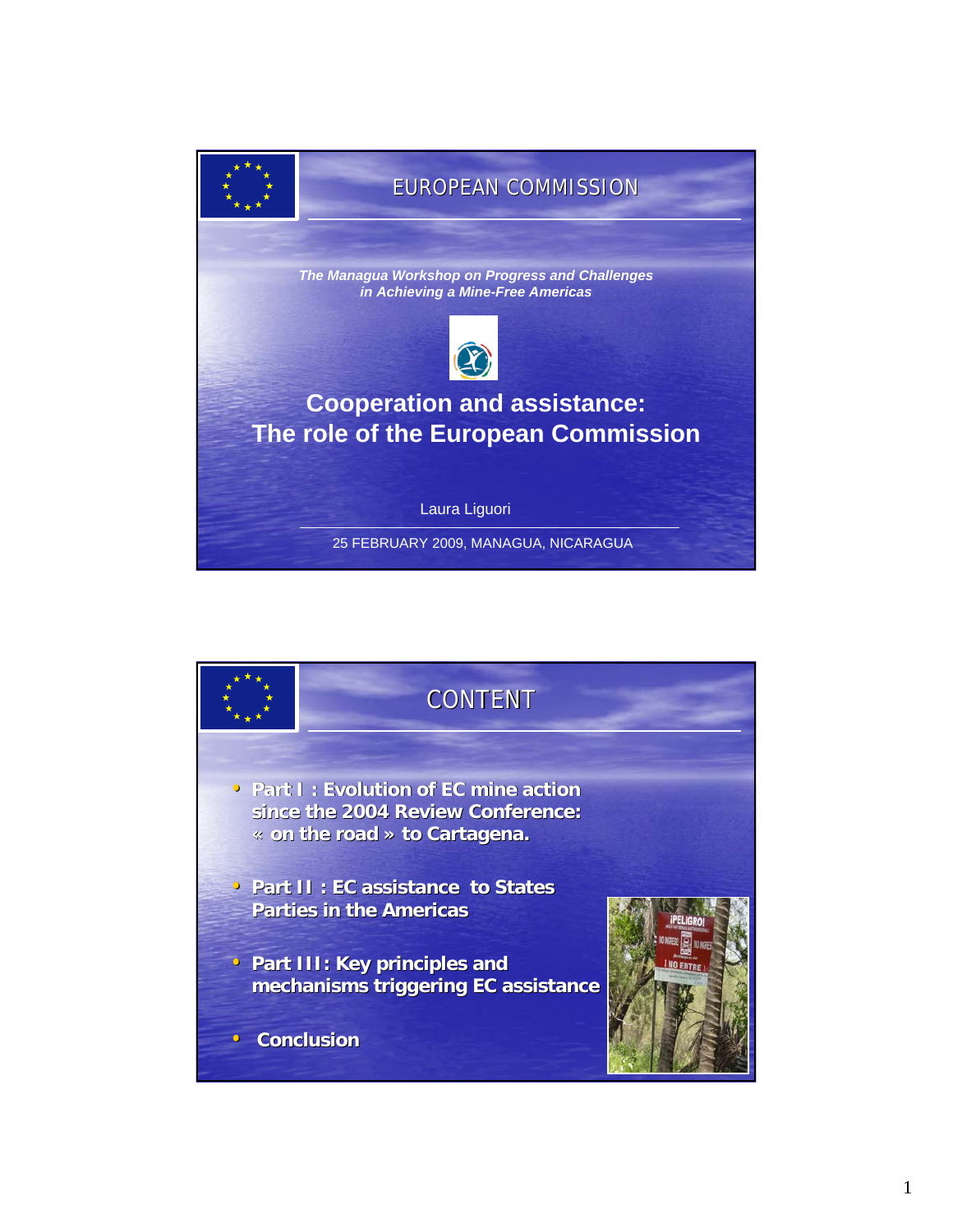## FRAMEWORK OF THE EU MINE ACTION (MA)

**Universalisation and Implementation of the Ottawa Convention (1997) the** 





**EU MA GENERAL OBJECTIVE To assist countries affected by landmines and unexploded ordnance To restore the conditions necessary for the security of their populations and their economic and social development: enhancing HUMAN SECURITY**

**The EU "zero-victim target".**

| <b>EU ACTORS</b>            | <b>EU MA TOOLS</b>                                      |
|-----------------------------|---------------------------------------------------------|
| <b>27 EU MEMBER STATES/</b> | <b>JOINT ACTIONS</b>                                    |
| <b>COUNCIL OF THE EU</b>    | <b>EU MEMBER STATES'</b><br><b>BILATERAL ASSISTANCE</b> |
|                             |                                                         |
|                             | <b>MULTI-ANNUAL</b>                                     |
| <b>EUROPEAN</b>             | PROGRAMMING DOCUMENTS                                   |
| <b>COMMISSION</b>           | <b>STRATEGIES and POLICY</b><br><b>PAPERS</b>           |
|                             |                                                         |
| <b>EUROPEAN</b>             | <b>RESOLUTIONS</b>                                      |
| <b>PARLIAMENT</b>           | <b>DEBATES</b>                                          |
|                             |                                                         |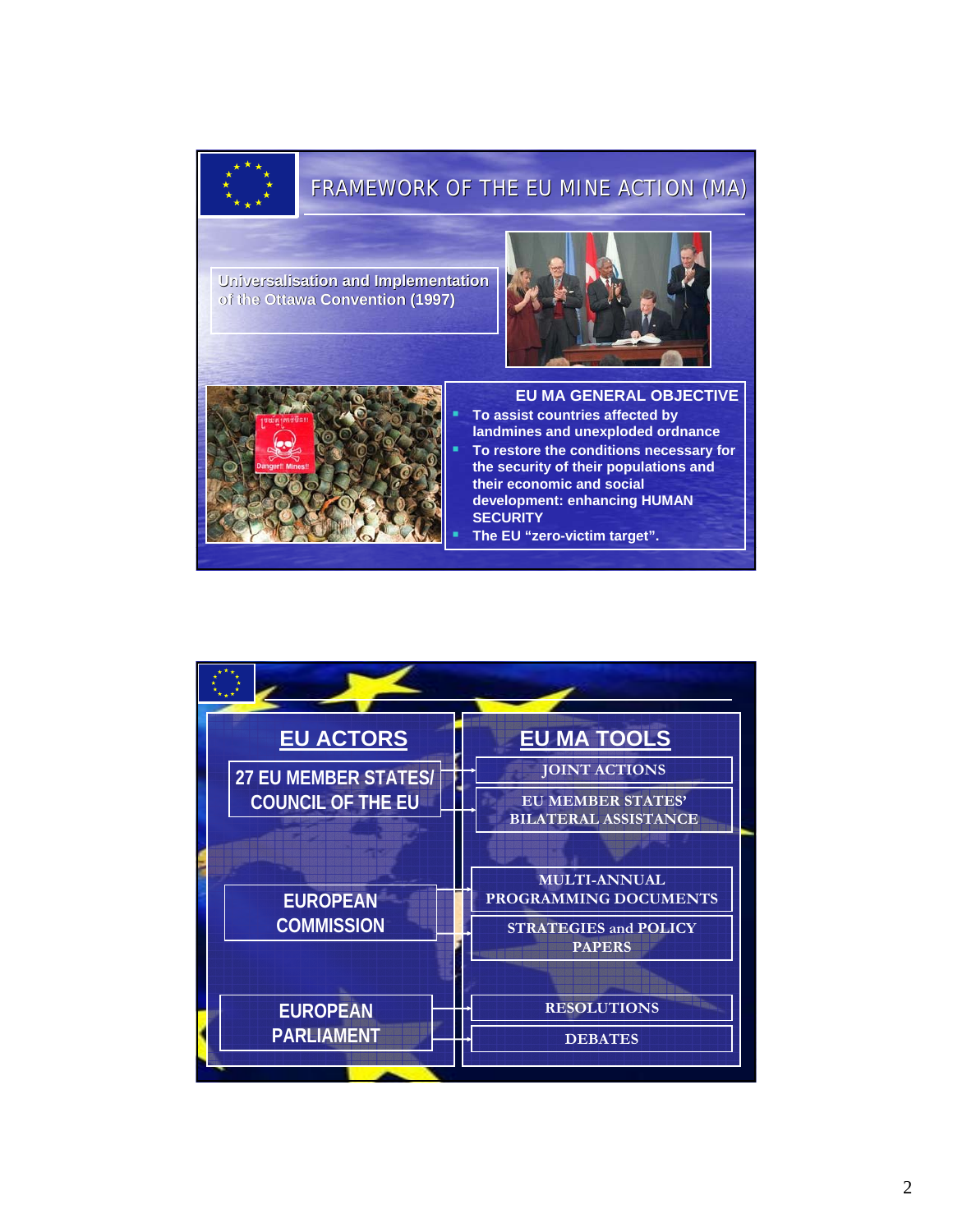

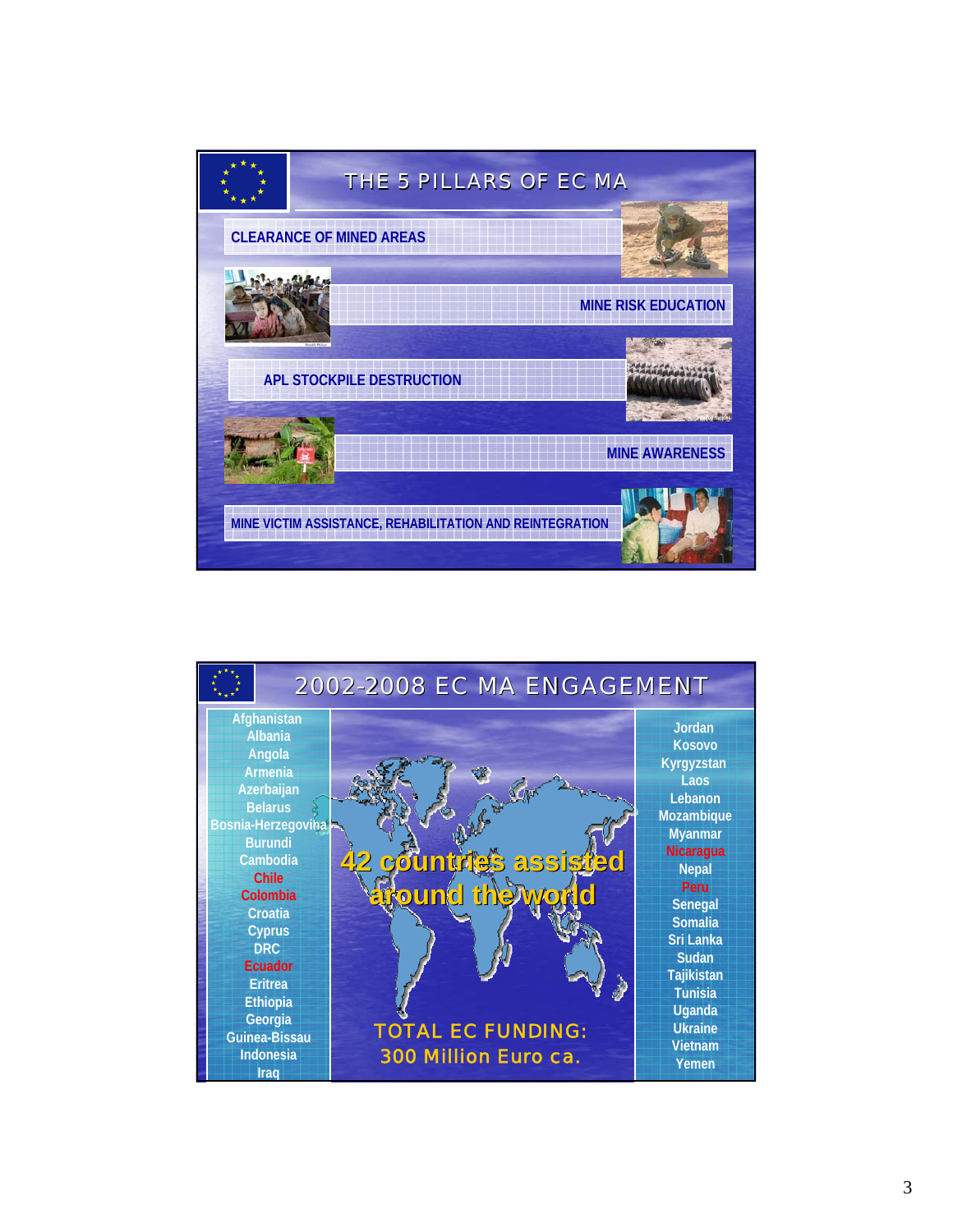

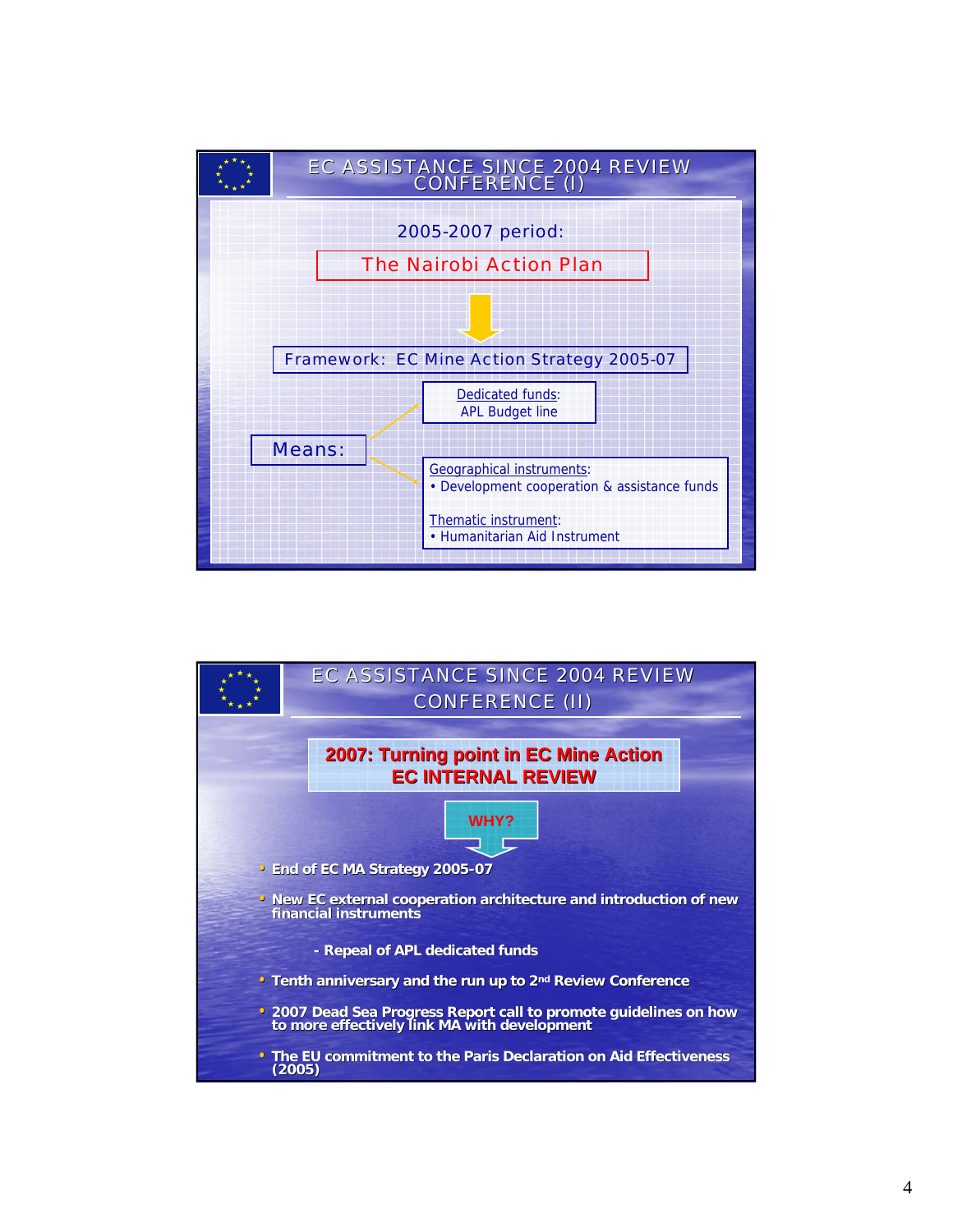

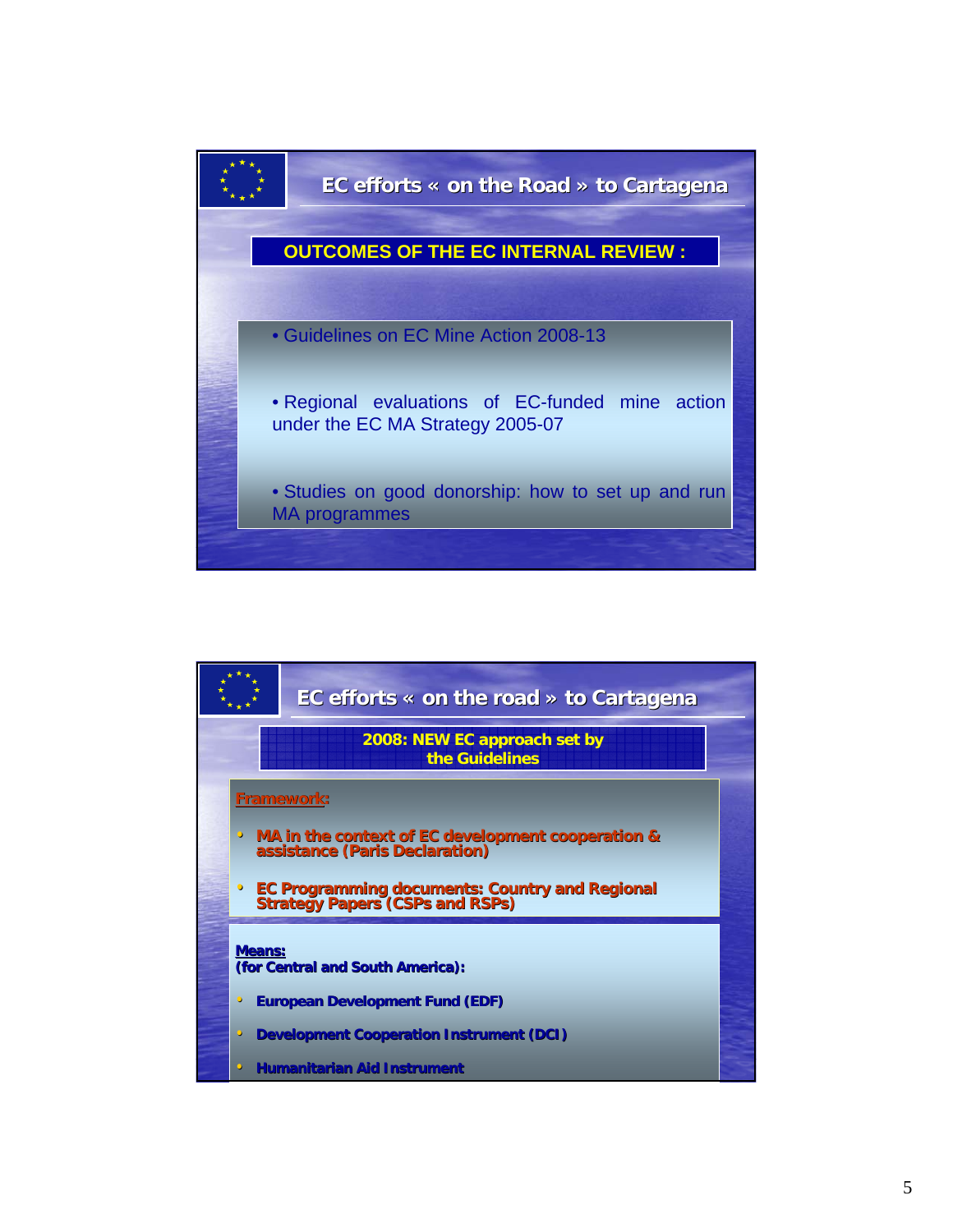

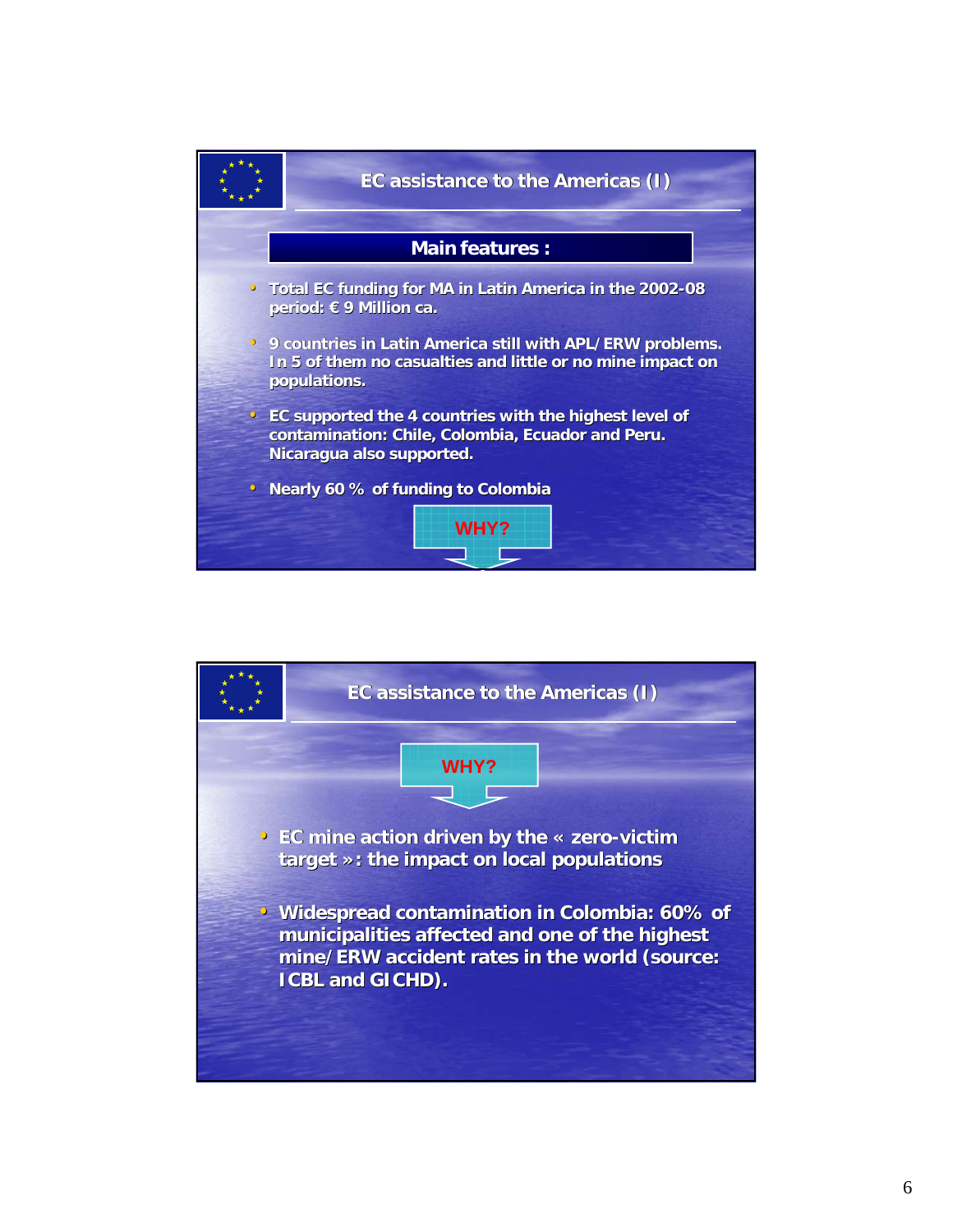

|                                                     | EC assistance to the Americas (III) |                                                                 |                                 |                                         |  |  |
|-----------------------------------------------------|-------------------------------------|-----------------------------------------------------------------|---------------------------------|-----------------------------------------|--|--|
|                                                     |                                     |                                                                 |                                 |                                         |  |  |
|                                                     | Country                             | Type of project                                                 | Cost                            | Relevance                               |  |  |
|                                                     | Chile                               | Deminina<br>(including train &<br>eauip)                        | 1 ∩ М€                          | Political<br>relevance                  |  |  |
|                                                     | Colombia                            | Capacity build<br>national<br>structures and<br>rapid survey    | 2.5 M € Good                    |                                         |  |  |
|                                                     | Colombia                            | Emergency MRE 28 k €                                            |                                 | Good                                    |  |  |
|                                                     | Colombia                            | Emergency MRE 1 k €                                             |                                 | Good                                    |  |  |
|                                                     | Colombia                            | Geneva Call -<br>universalisation<br>of MBT with<br><b>NSAs</b> | 250 k € Good<br>(estimat)<br>еì |                                         |  |  |
|                                                     | Colombia                            | MRF                                                             | 60 k €                          | Good                                    |  |  |
|                                                     | Colombia                            | MRE and VA                                                      |                                 | 675 k € Not yet known -<br>started 2007 |  |  |
|                                                     | Colombia                            | Victim<br>Assistance                                            |                                 | 800 K € Not yet known -<br>started 2007 |  |  |
|                                                     | Colombia                            | MRE and VA                                                      |                                 | 525 k € Not yet known -<br>started 2007 |  |  |
|                                                     | Ecuador/<br>Peru                    | Deminina<br>(including train &<br>equip)                        | 1.0 M€                          | Political<br>relevance                  |  |  |
|                                                     | Nicaragua                           | Deminina<br>(including train &<br>equip)                        | 1.3 M€                          | Medium                                  |  |  |
|                                                     | World-wide                          | Support for<br>universalisation<br>of MBT                       | 5 k €<br>(estimat<br>e)         | Good                                    |  |  |
| Source: GICHD Regional Evaluation for Latin America |                                     |                                                                 |                                 |                                         |  |  |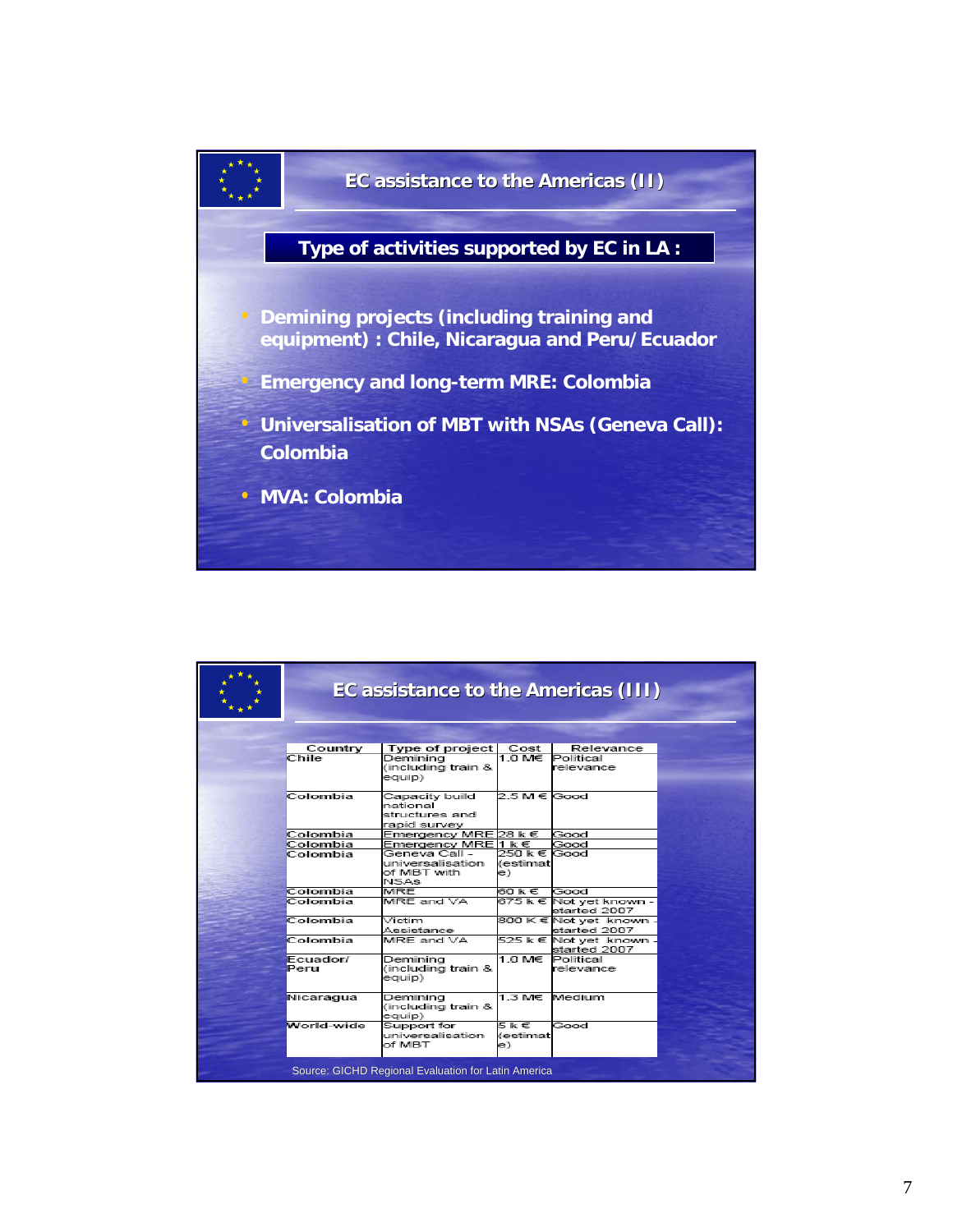